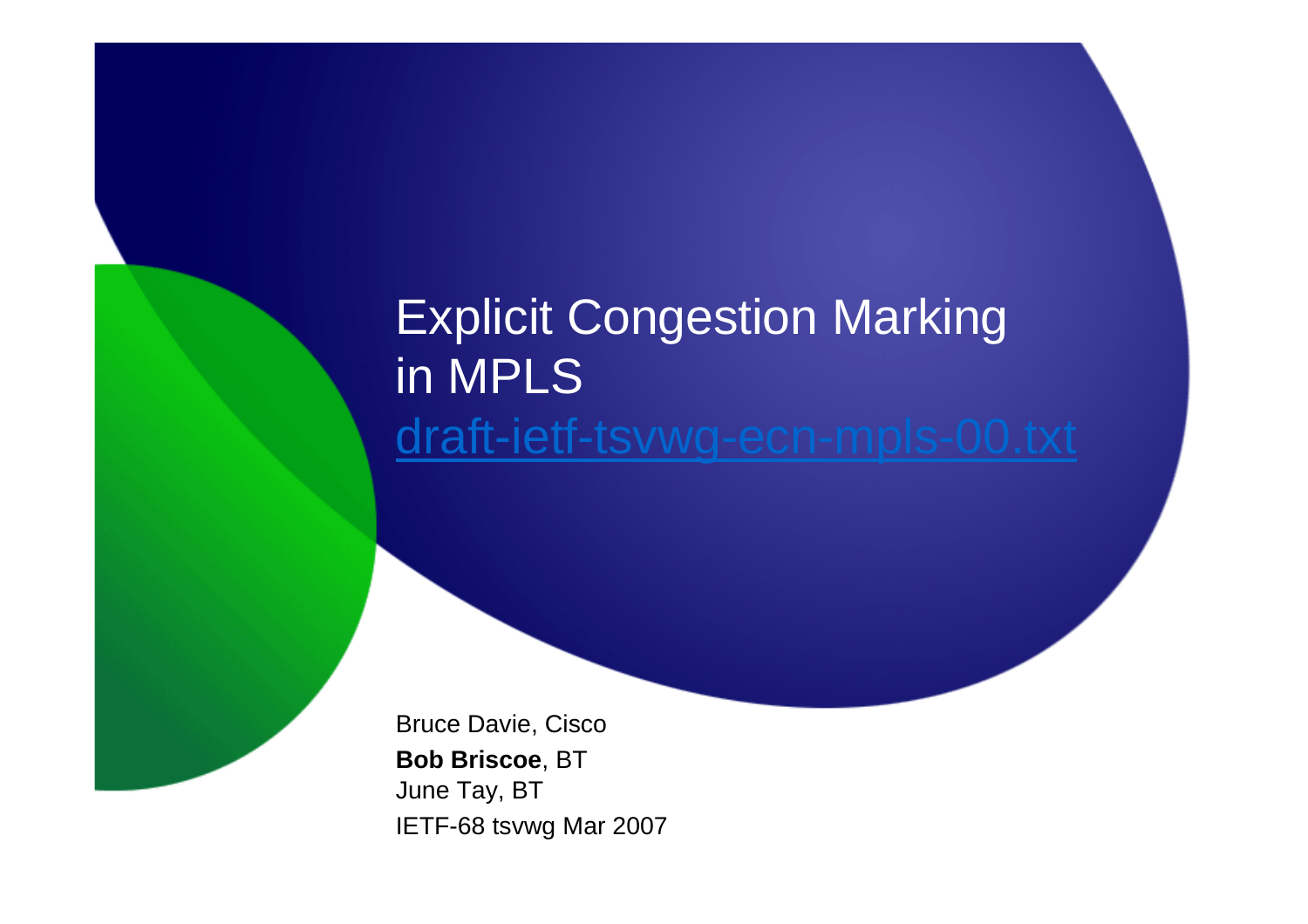updated draft (v minor)individual draft -01  $\Rightarrow$  WG item -00

- Explicit Congestion Marking in MPLS
	- updated draft: **updated draft:** draft-ietf-tsvwg-ecn-mpls-00.txt
	- status: standards track WG item
	- immediate intent: move to WG last call soon jointly with MPLS w-g as agreed
- changes from previous draft-davie-ecn-mpls-01.txt
	- changed filename
	- trivial text updates (up-rev'd refs)
	- • diffs and alt formats (courtesy of rfcdiff & xml2rfc tools) at: <http://www.cs.ucl.ac.uk/staff/B.Briscoe/pubs.html#ecn-mpls>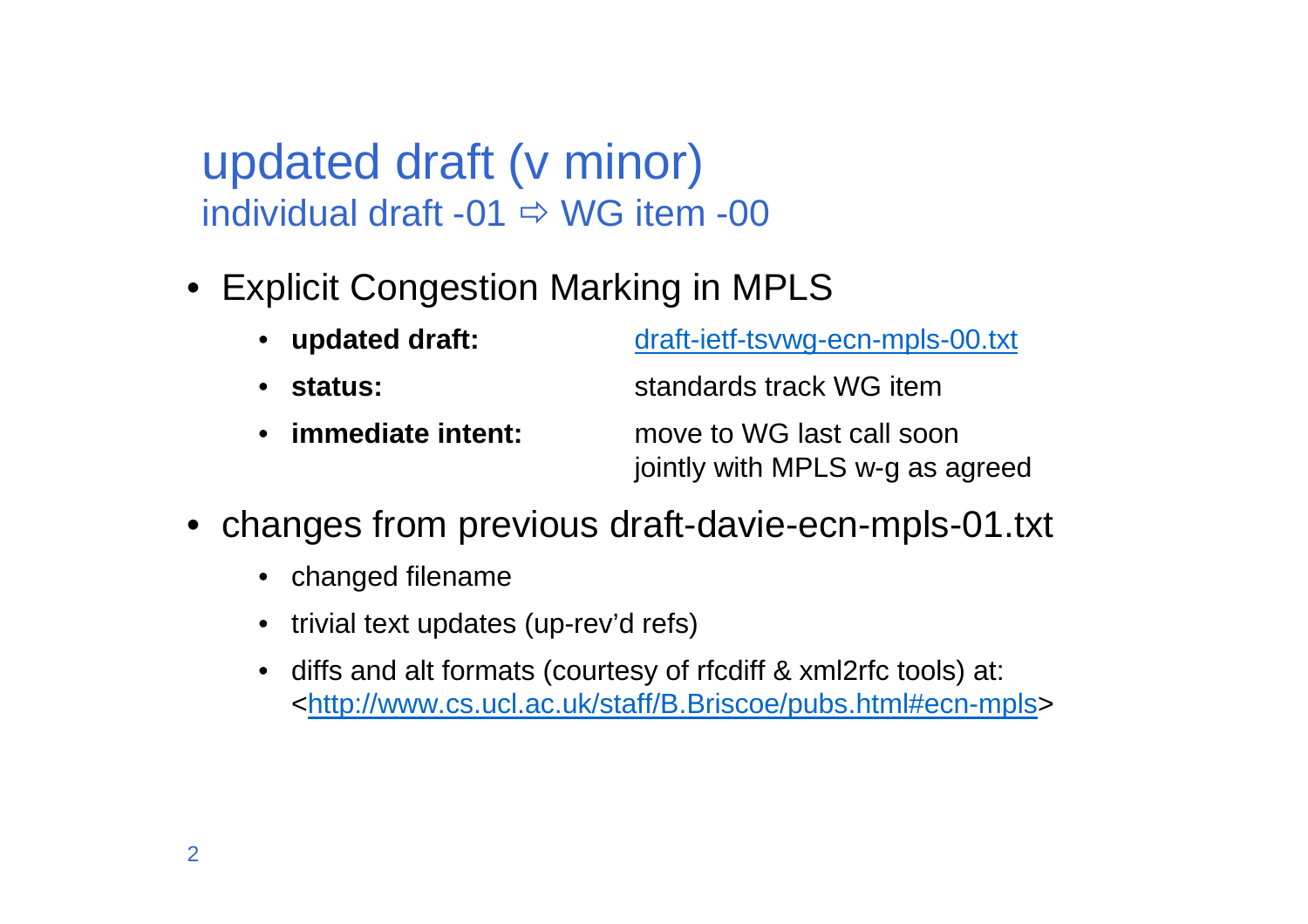## main tech issues on list(s)since previous IETF

- •copy rather than reset ECN at MPLS ingress  $\neq$  RFC3168 ECN tunnelling
	- RFC3168 only said reset because security folks thought copy might leak info
	- concern has been resolved updated IPSec RFC4301 (Dec 05) copies ECN at ingress
	- RFC3168 tunnelling section needs updating to reflect later security thinking and practice
- • prove ECN will be useful in MPLS before adding it
	- ECN enables congestion control without need for drop
	- for optional RFCs (cf Diffserv in MPLS) vendors can decide if RFC is useful, not IETF
	- operators may want VPNs and constraint-based routing AND DIffserv/ECN capabilities
- •why put a function already in a higher layer in a lower layer?
	- congestion info travels from lower layers upwards physical resource exhaustion
	- if don't have ECN in MPLS header, LSR has to mark IP header to do ECN
- • don't believe droppable data will decrease if ECN becomes widespread
	- clarification **to be added**: "droppable" means "to be dropped on MPLS decapsulation" because outer MPLS header congestion marked but inner IP header not ECN capable